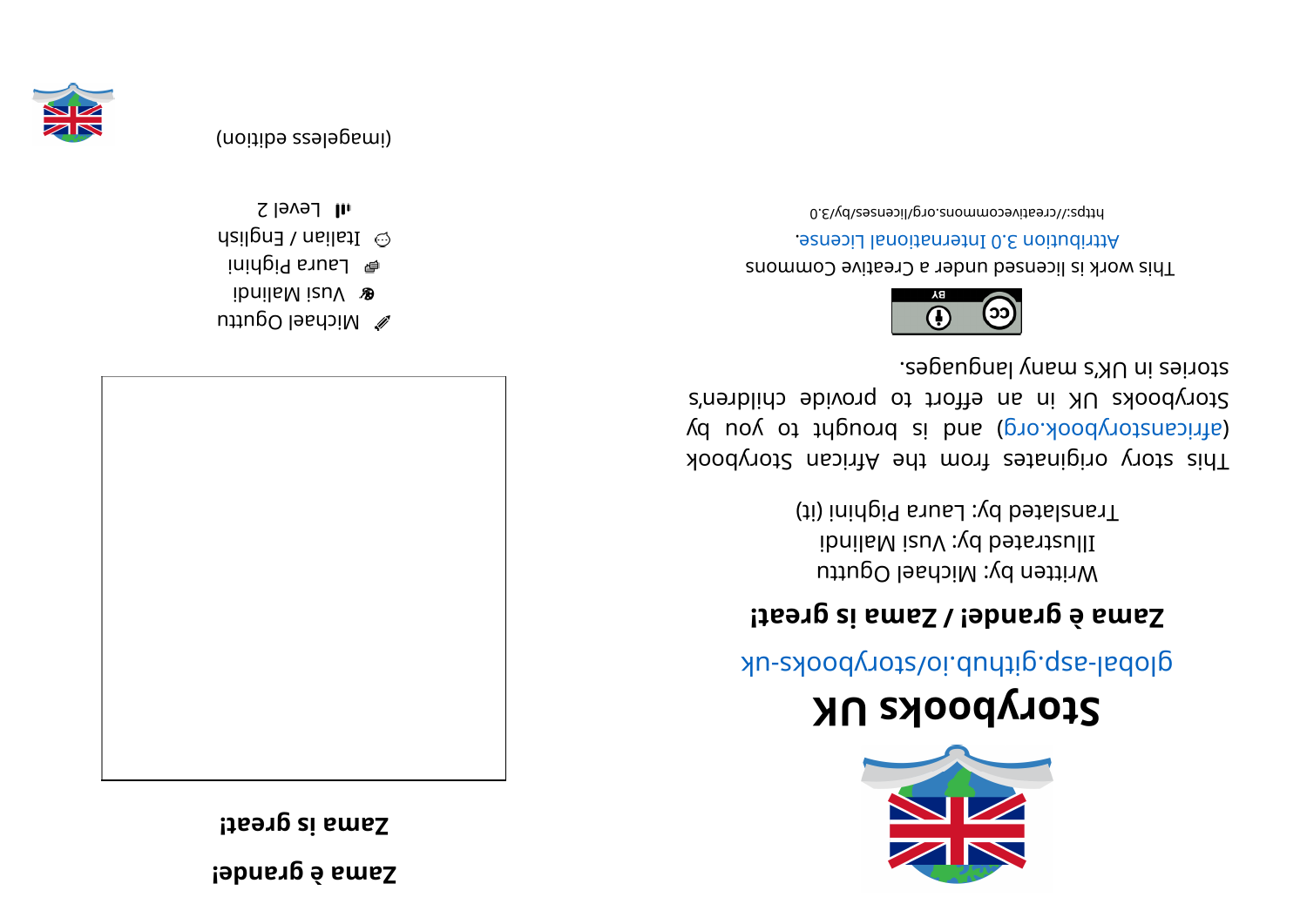

Il mio fratellino si addormenta molto tardi. Io mi alzo presto perché sono un grande!

• • •

My little brother sleeps very late. I wake early, because I am great!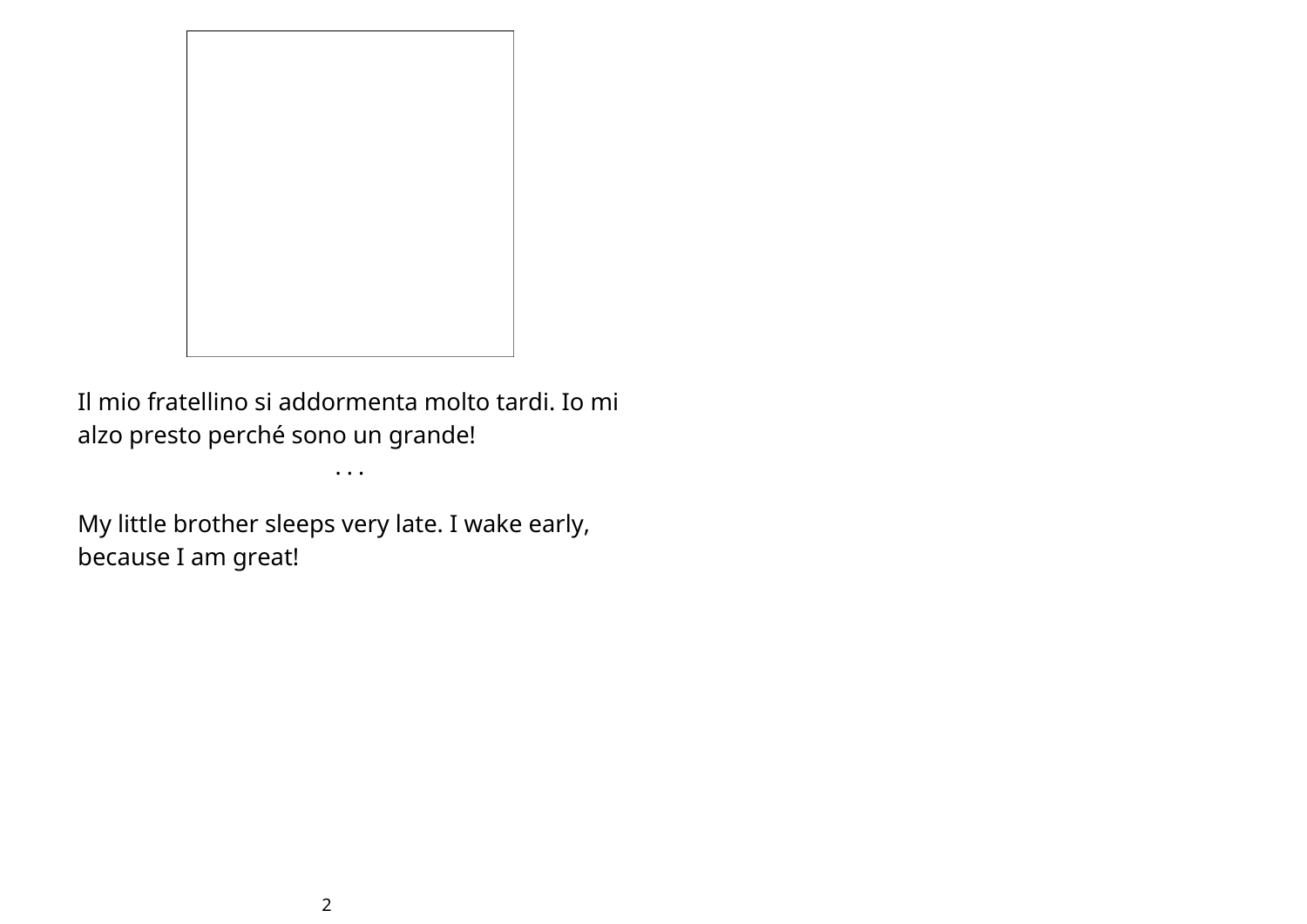

Io sono quello che lascia entrare il sole.

 $\bullet$   $\bullet$   $\bullet$ 

I am the one who lets in the sun.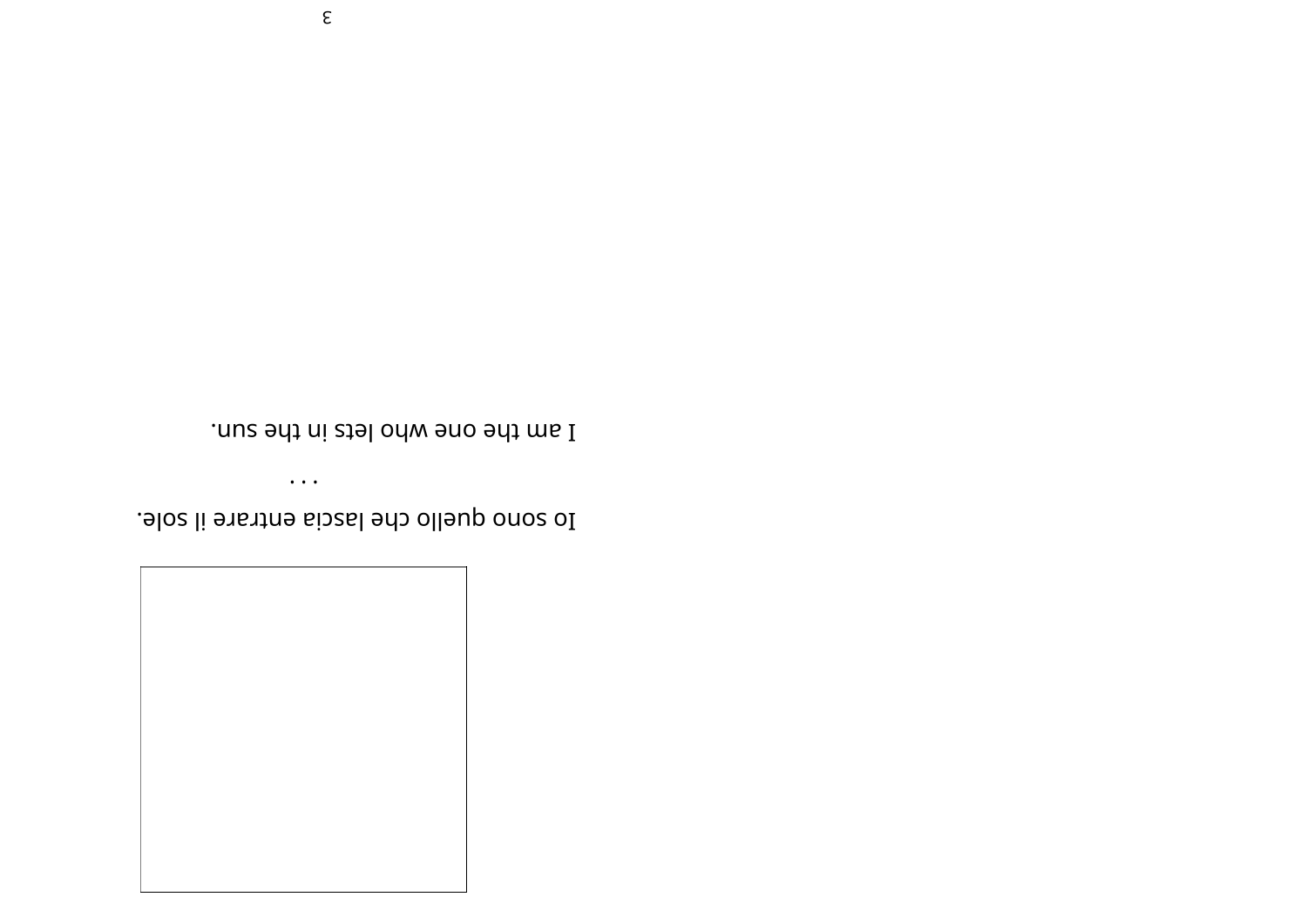

"Tu sei la mia stella del mattino, " dice mamma.

• • •

"You're my morning star, " says Ma.



Io faccio tutte queste cose buone ogni giorno. Ma la cosa che più mi piace è giocare e giocare!

• • •

I do all these good things every day. But the thing I like most, is to play and play!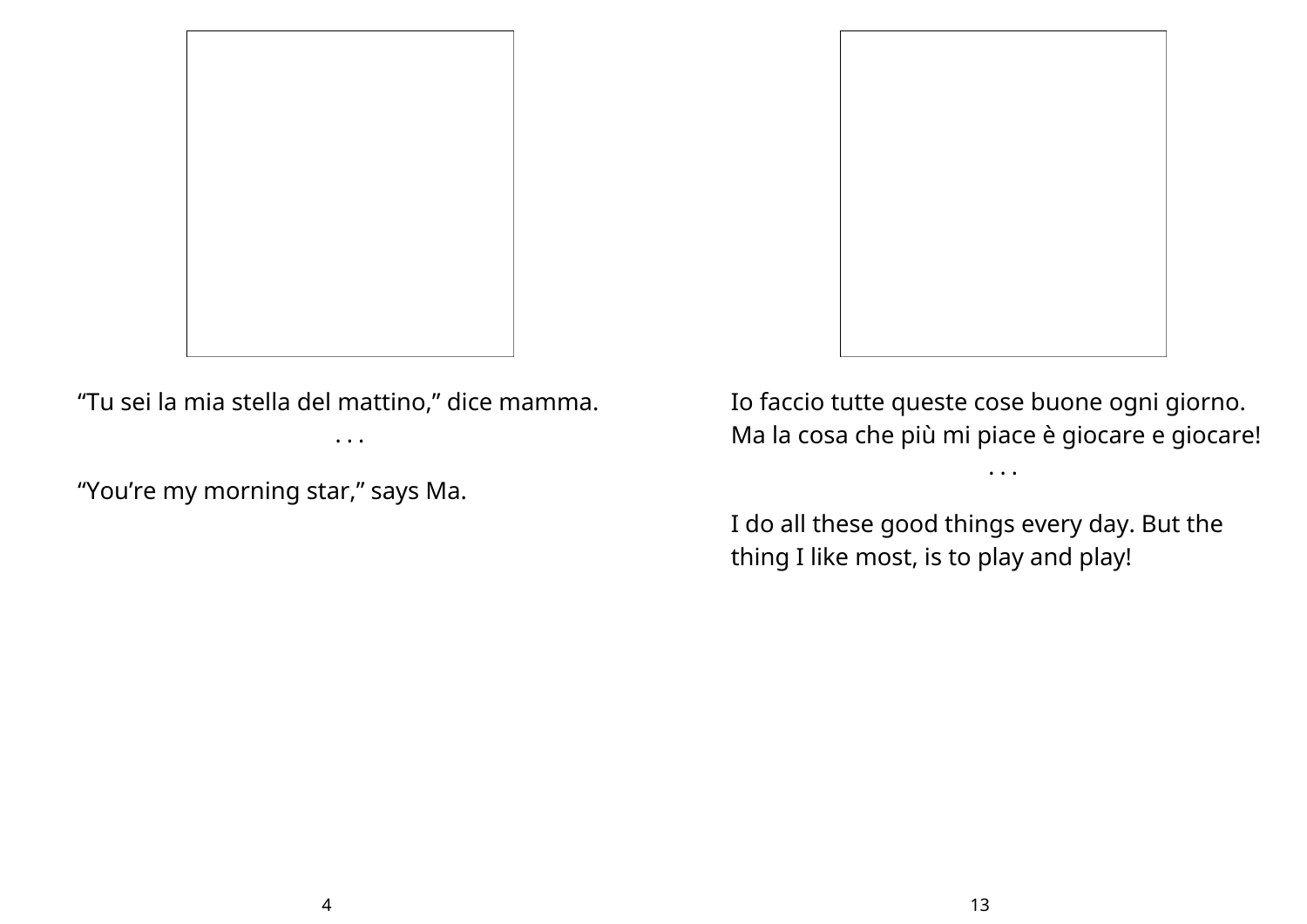

In classe faccio del mio meglio in ogni modo.

 $\bullet$   $\bullet$   $\bullet$ 

In class I do my best in every way.

I wash myself, I don't need any help.

 $\bullet\,\bullet\,\bullet$ 

othis ib ongosid on non ,olos ab oval im oI.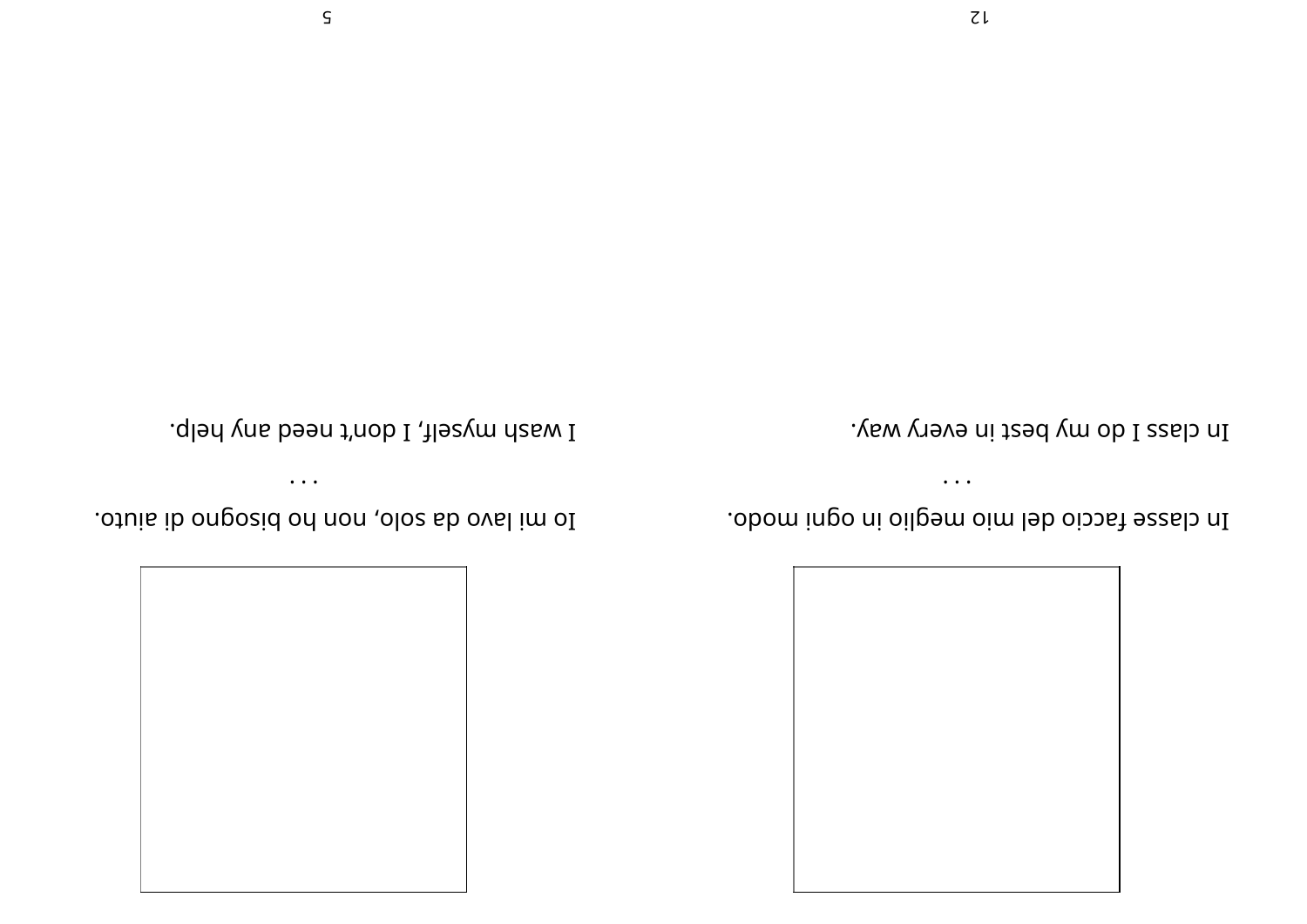

Io posso tener testa all'acqua fredda e al sapone blu e odoroso.

• • •

I can cope with cold water and blue smelly soap.



E mi assicuro che il mio fratellino sappia tutte le novità della scuola.

• • •

And I make sure little brother knows all the school news.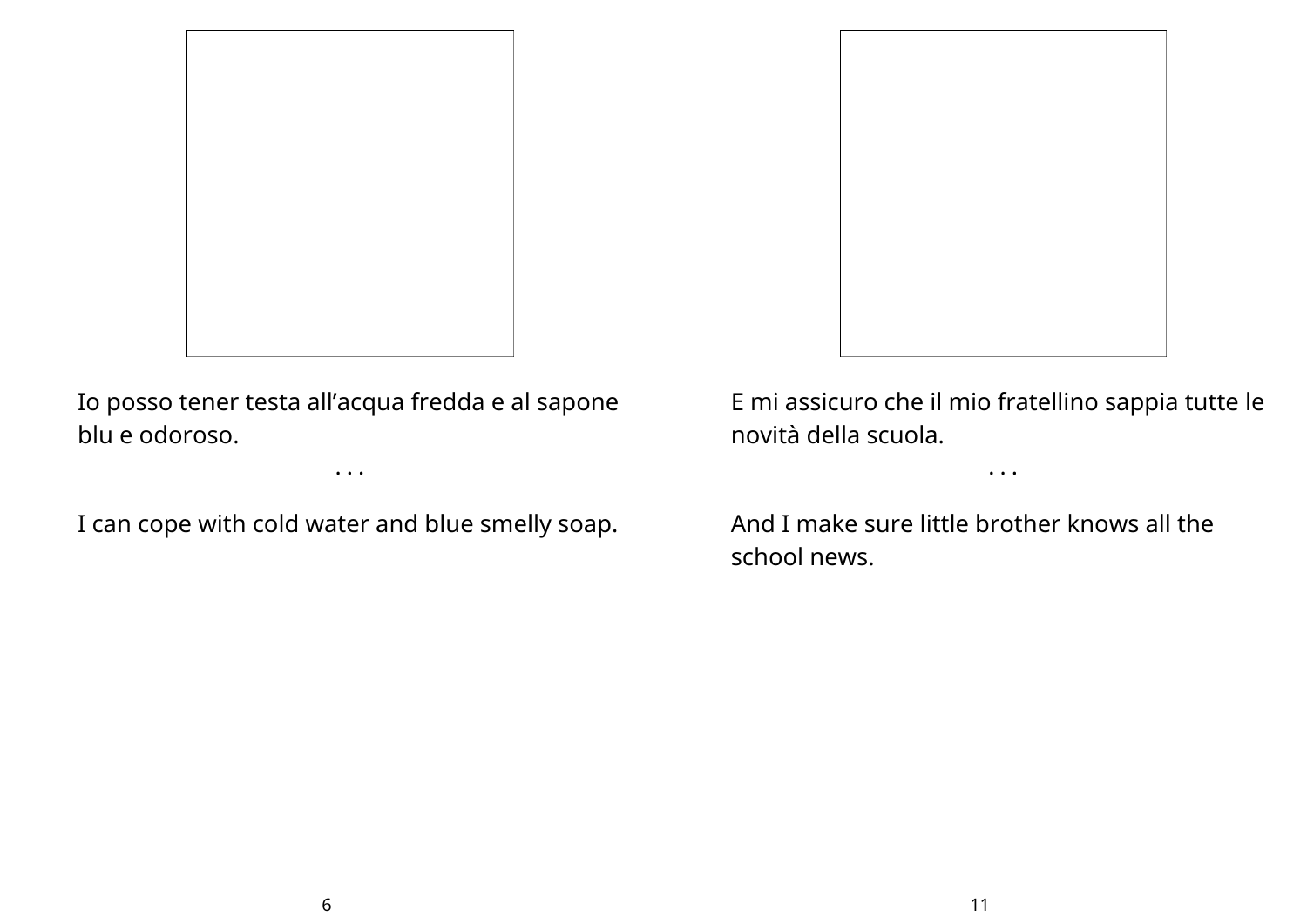

. Apposed appottonarmi e allacciarmi le scarpe.

 $\bullet$  ,  $\bullet$  ,  $\bullet$ 

I can close my buttons and buckle my shoes.

not mei" Ma reminds, "Don't forget teeth." I reply, "Never,

 $\bullet$   $\bullet$   $\bullet$ 

Imenticarti is not all menticarti i denti." Io

"ioi non ,iaM" :obnoqzi1